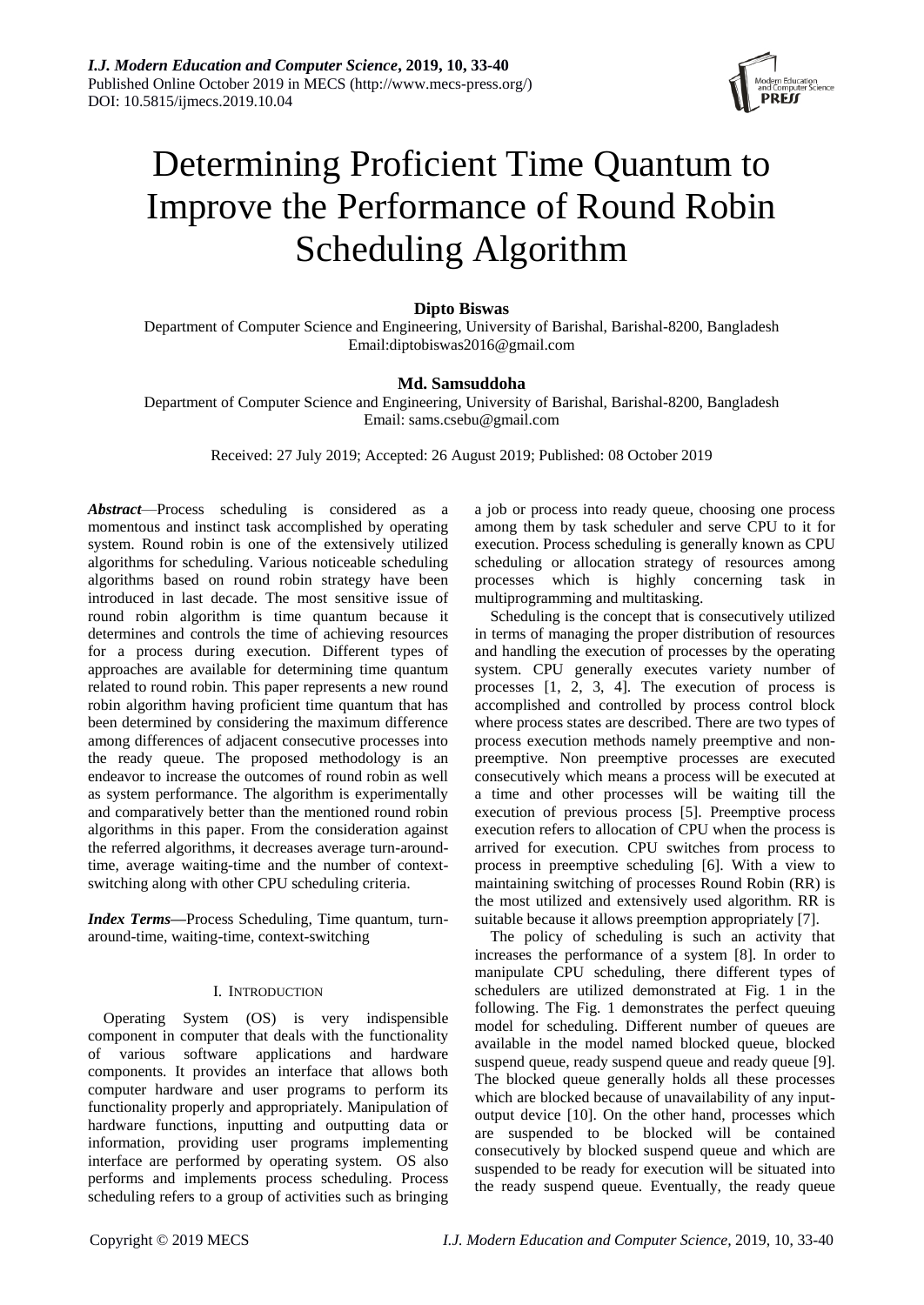contains all the processes that will be executed next by CPU [11].

Author introduced three separated and different types of scheduling are available in an operating system namely short-term-scheduling, long-term-scheduling and midterm-scheduling [12]. Short-term-scheduler selects a job from ready queue that means these processes will be immediately considered by CPU and a system can have only one short-term-scheduler and even a system can have only one scheduler that is short term scheduler [13]. Long-term-scheduler brings a job into ready queue that will be further selected by short-term-scheduler for execution as well as controls the degree of multiprogramming and mid-term-scheduler decreases the degree of multiprogramming by removing processes from the ready queue after completing their execution and detaching their allocated resources [14].



Fig.1. Scheduler activity simulation diagram

Basically, there are some criteria for scheduling of processes mentioned [15] such as increasing the number of throughput and enhancing maximum CPU utilization, decreasing turn-around-time, reducing waiting-time and minimizing context-switching. Round robin is the algorithm that is really efficient for scheduling of processes in preemptive manner [16]. In order to enrich these criteria a proficient RR algorithm is essential because it keeps the performance of preemption realistic and sustained. To enhance the efficiency in the field of CPU scheduling, a new round robin algorithm has been introduced in this paper based on the maximum difference of two adjacent consecutive processes present into the ready queue [17].

Enormous number of round robin algorithms is presented with different types of time quantum that can be determined dynamically or statically. The performance of RR algorithms depends on the determination of an outstanding time quantum. In this paper a proficient round robin algorithm has been proposed where the time quantum has been determined dynamically based on the maximum difference among the differences of adjacent consecutive process burst times. The presented algorithm

is comparatively better and efficient as compared to other mentioned RR algorithms in this paper. The proposed algorithm has fulfilled the mentioned criteria mentioned in above. The rest of the paper is decorated by Related Work in section II, Proposed Algorithm in section III, Experimental Setup and Result Analysis is demonstrated in the section IV and section V shows and describes the conclusion.

## II. RELATED WORK

Multitasking as well as Multiprocessing is one of the most noticeable phenomena in terms of computer resource allocation [1]. To manipulate in this regard, this operations a perfect scheduling is required by which the reliability and efficiency as well as allocation of resources will be implemented. The effective scheduling of process as well as the allocation of resources is one of the desired concepts in this modern computing technology in the field of cloud computing and CPU. To enhance the performance, the Time Quantum must be optimum [2].

Managing the precise allocation of resources is highly required subject in this modern era. It enhances the accessibility of resource whenever one wants or wherever one wants. The Round Robin efficient algorithm for resource distribution is extensively utilized in terms of increasing the proficiency and effectiveness, accessibility, portability of resources [3].

There are some strategies to develop and introduce a scheduling algorithm. Various numbers of scheduling algorithms had been developed by means of following these strategies for process execution [4]. Among these some algorithms allow preemption and some other allows non-preemption. The common strategies are First Come First Serve, Shortest Job First, Priority Based Scheduling Algorithm and Round Robin. Sometimes a scheduling algorithm can be developed by merging two or more strategies among these [5].

To enhance the performance of the CPU scheduling, there are variety number of algorithms are developed. FCFS is commonly used scheduling algorithm which was preliminary utilized for scheduling [6]. This algorithm is good in general sense but it sometimes provides importance the jobs which are unimportant that means a process that is required to execute further can be executed first than other required processes [7]. Shortest job first (SJF) is another popular scheduling algorithm but creates starvation problem in process scheduling. The main difficulty of this algorithm is to determining the next of the next CPU burst time [8].

With a view to maintaining preemption approach priority based scheduling strategy has been welcomed in which processes are prioritized according to their requirement [9]. The both scheduling algorithm SJF and priority based scheduling also causes starvation in terms of low priority based processes [10]. Prioritization is an activity to prioritize the processes according to the demand during execution. Starvation can be caused here [11]. Round Robin scheduling algorithm is the best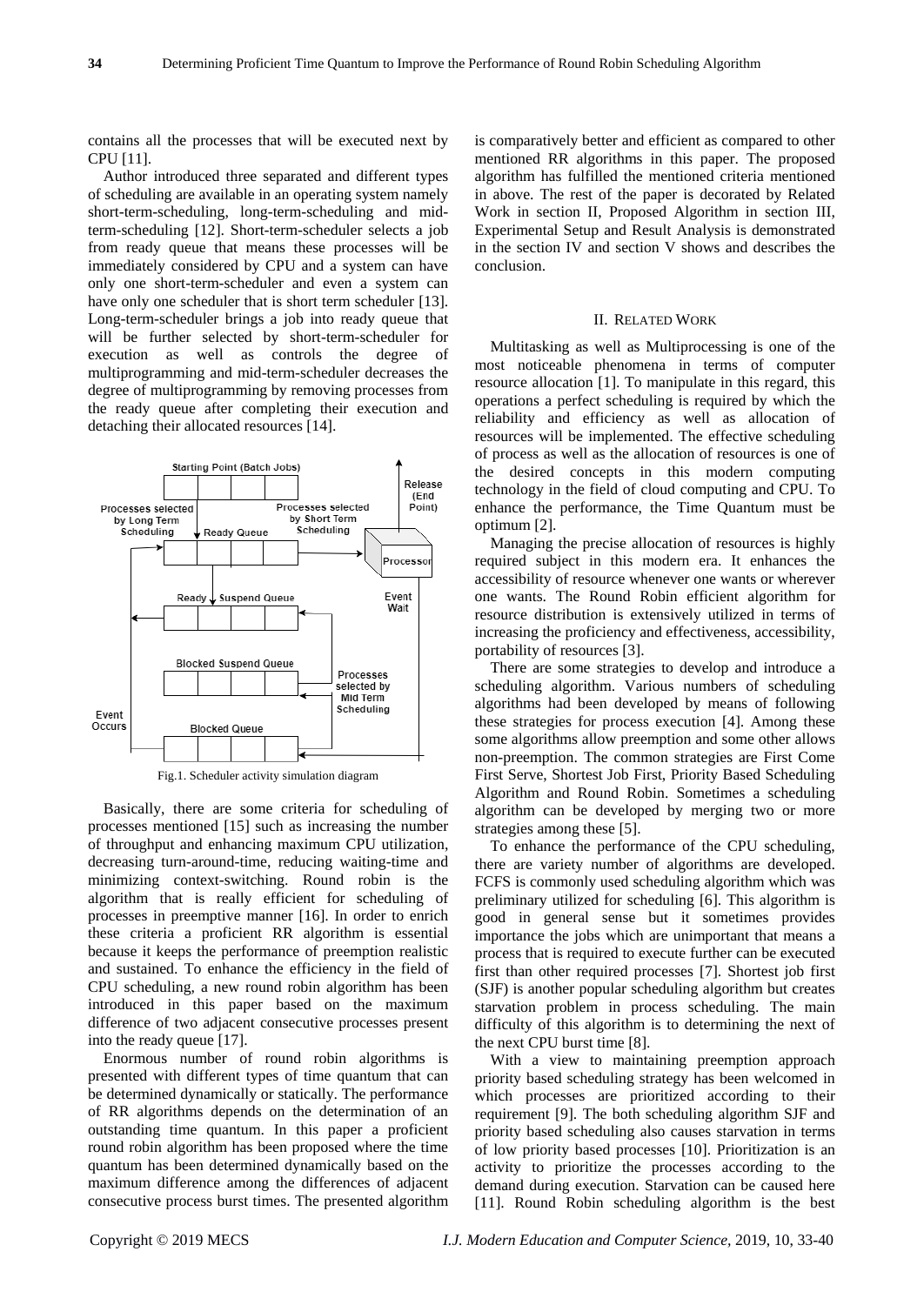algorithm for process scheduling because it allows preemption. In round robin, time quantum is the most considerable term [12]. The time quantum can be determined in various ways such as considering median value, partial average etc. Even the time quantum can be fixed after first or second iteration [6, 13].

The strategy of scheduling is the best subject in terms of creating better effectiveness on the increment of efficiency in the allocation of resources like CPU [13]. Quantum size is required term in Round Robin algorithm that is enormously utilized in scheduling here context switching number, amount of waiting time in average and turn-around time in average are inextricably involved. The involvement of these terms can be the issue of decrement of the performance or the increment of performance [14]. Multitasking as well as multiprogramming are the key concepts in our modern technology. Scheduling algorithms are generally used with a view to managing these tasks. To schedule each process a quantum time related with turn-around-time besides burst-time as well as the quantum time is approximately optimal. Improved Round Robin algorithm is commonly used to do such scheduling proficiently and precisely [15].

Sometimes the SJF and RR both algorithms are combined together to determine a time quantum and build up an excellent scheduling algorithm [16]. Ajit singh et al. introduced a round robin algorithm where the time quantum becomes twice than its previous time quantum [17]. Mean average value has been evaluated for determining a dynamic time quantum [18]. Modulus technic has been also been used to define a time quantum for round robin [19]. Mohanty along with other researchers also developed various round robin algorithms for process scheduling to increase the performance [20]. Priority based algorithm and RR have been accumulated together to build up an algorithm and another is the combination of SJF and RR [21].

Related work section demonstrates enormous number of utilizations of round robin in various purposes. Round robin is widely applied due to its preemption feature that means it allows all processes during execution for a certain period of time according to time quantum. In this paper we have also endeavored to determine proficient time quantum to improve the performance of round robin for scheduling algorithm.

#### III. PROPOSED ALGORITHM

The proposed algorithm focuses on the determining the time quantum which increases the performance of round robin scheduling algorithm. Our proposed algorithm has been devised on the basis of median value of processes [18] and considering the maximum difference among differences of adjacent consecutive processes into the ready queue. In this approach, the burst time of all the processes are sorted in ascending order in the ready queue. Then the time quantum is calculated using the equations below.

$$
DIFF[i] = P_{i+1} + P_i \tag{1}
$$

$$
MAX\_DIFF = MAX(DIFF[i]) \tag{2}
$$

$$
TQ = MBT + MAX\_DIFF
$$
 (3)

Here,  $TO = Time$  Quantum,  $MBT = Middle$  Burst Time and MAX\_DIFF = Maximum Difference among the Differences of two consecutive processes. The proposed methodology has a couple of advancing feature and considerable aspect. The first advancing feature is that it calculates differences among consecutive processes into the ready queue after sorting. By this strategy, it is possible to measure how much time is more required to be executed among processes into the ready queue. This technique discovers a way to calculate the range of the execution and burst times of all processes into the ready queue that is highly advantageous in term of determining an optimal and efficient time quantum for the execution of these processes. Second advancing strategy is calculating maximum difference among these differences because it is the maximum distance of the range that covers all other more required burst times which is also beneficial for setting up a proficient time quantum. Calculating differences of burst times and maximum difference among these are the aspects that specify the betterment of the proposed algorithm than others.

In order to make the proposed algorithm more explicit, the steps of the proposed algorithm described in the following.

- Step 1: According to burst time, all the processes had been sorted in ascending order.
- Step 2: All the differences of two adjacent consecutive processes had been calculated.
- $\triangleright$  Step 3: The maximum difference among these differences had been calculated.
- $\triangleright$  Step 4: The median value among sorted processes had been calculated.
- $\triangleright$  Step 5: After that the time quantum had been calculated which is the summation of maximum difference and median burst time.
- Step 6: if (process burst time time quantum) = 0, the process will be terminated.
- Step 7: if (process burst time time quantum) != 0, the process will be shifted at the tail of the ready queue and step 6 and 7 will be continued until the process completes its execution.
- Step 8: Average Turn-Around-Time and average Waiting-Time had been calculated.

The available processes into the ready queue will be considered during calculating or determining the time quantum. Since the processes will be sorted after their arrival according to their arrival time, the second process will be higher than first process. For this reason, the differences will be calculated successively  $P_i$  from  $P_{i+1}$ . After that the maximum difference among these differences will be identified. The Fig. 2 represents the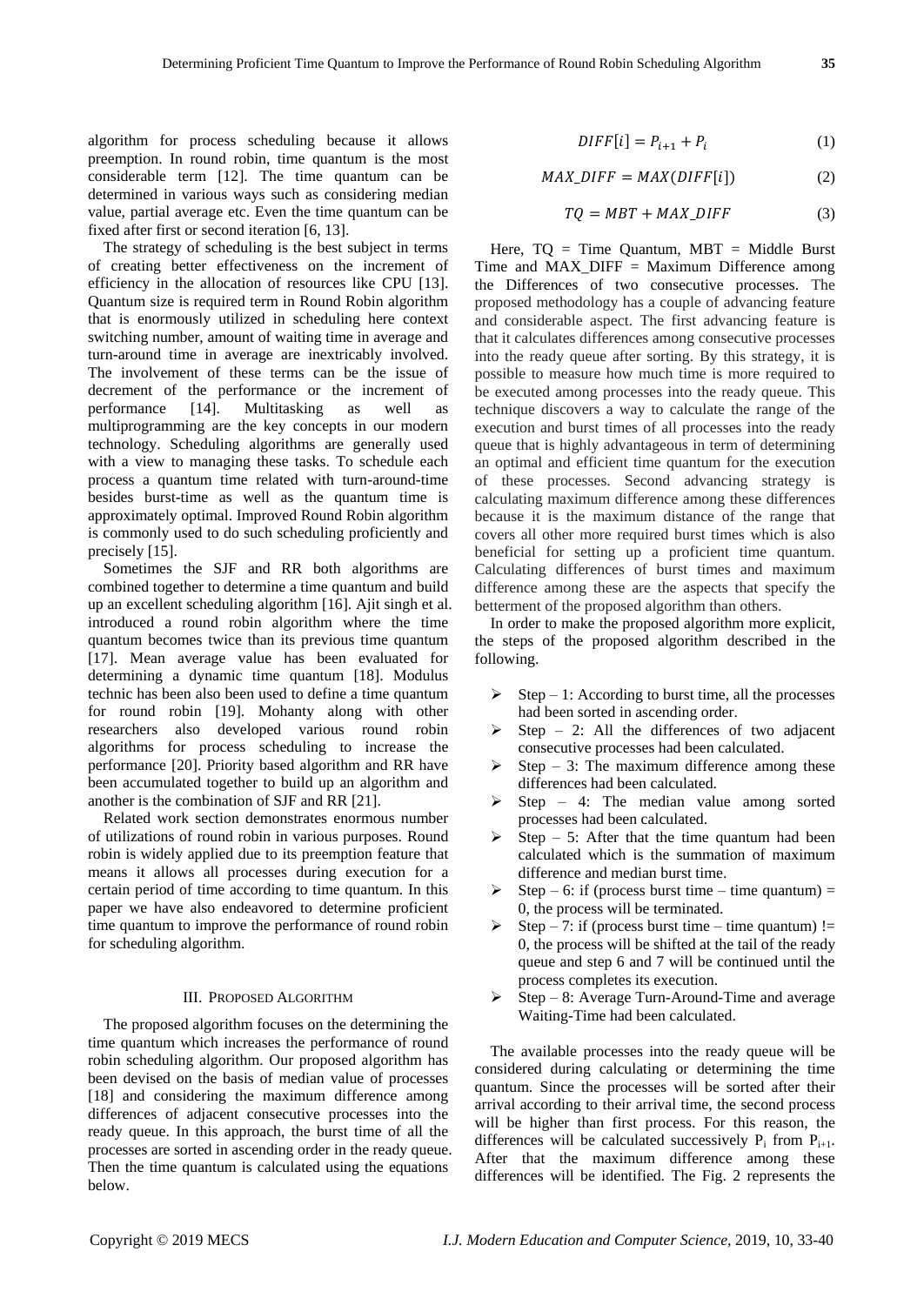pictorial representation of the consecutive steps of the execution of processes by CPU according to time quantum. In the figure, it has been demonstrated that all processes require to be sorted in ascending order. The time quantum of the proposed algorithm has been determined dynamically based on the maximum difference among the differences of two adjacent consecutive process burst times.



Fig.2. Consecutive Steps of Process Execution

The mechanism of execution of the proposed algorithm has been evaluated. To analysis we arrange 4 processes P1, P2, P3, P4 having distinct burst times such as 34, 19, 21, 46ms respectively. All processes have arrived at zero millisecond. Firstly, the processes have been arranged in the ascending order P2, P3, P1, P4. Then the differences have been calculated 2, 13, 12 respectively. The maximum difference has been calculated 13. After that the middle burst time has been calculated based on the equation [2]. Here  $MBT = (21 + 34)/2 = 27$ . The time quantum will be  $MBT (27) + MAX$  DIFF (13) = 40. The Table 1 represents the execution simulation over the data set with Gantt-Chart.

Table 1.Simulation of execution through Gantt-Chart

|  |     | DЛ  |                                                   |
|--|-----|-----|---------------------------------------------------|
|  |     | 114 | 20                                                |
|  | -40 |     | $\longrightarrow$ $\rightarrow$ $^6$ $\leftarrow$ |

When the execution starts, the P2, P3, P1 will be completed and eradicated from the ready queue. After the first execution, the second  $TO = 6$ . Eventually, P4 enters into the ready queue and completes its execution. According to the proposed algorithm, the completion times of processes are 19, 40, 74, 120 and waiting times are 0, 19, 40, 74. The average turn-around-time is 63.25, average-waiting-time is 33.25 and context switching is 5.

The appropriateness of the proposed algorithm has also been measured for the processes at which all burst times are equal for them. To evaluate the performance we decide 5 processes all having equal burst time such as P2(32), P4(32), P1(32), P5(32) and P3(32). After entering all processes into the ready queue, the sorting will be occurred. After sorting in ascending order, first process will be executed because their burst times are equal. Here, differences between two consecutive processes are zero and the maximum difference is 0. After sorting, all processes have been arranged in P1, P2, P3, P4, P5 order. In this case, the middle burst time is 32. So, MBT=32 based on equation [2]. Finally time quantum will be  $MBT(32) + MAX\_DIFF(0) = 32$  which is equal to the burst time of all processes reached into the ready queue. It can be stated that the time quantum is equal to the burst time based on the proposed methodology when burst times of all processes are equal. For the mentioned dataset, average turn-around time is 96, average waitingtime is 64 and the number of context switching is 5.

Algorithm 1: Determination of Time Quantum (TQ)

- 1. Input: BT (Burst Time), N (Number of Processes)
- $2.$ **Output: TO (Time Quantum)**
- $3<sub>1</sub>$ Begin if N is Odd do
- $\overline{4}$ Midpoint  $\leftarrow (N+1)/2$  //Midpoint: Index of the middle value
- $MBT \leftarrow ar r(Midpoint) . BT$ 5.
- 6. For  $i=1$  to  $N$  do
- $\tau$  $MAX\_DIFF \leftarrow Find the max difference among BT$
- $\overline{8}$ **End For**
- $\mathbf Q$  $TO \leftarrow MBT + MAX$  DIFF
- 10. Else If N is even do
- $Midpoint \leftarrow N/2$  $11<sup>2</sup>$
- $12<sup>°</sup>$  $MBT \leftarrow (ar r(Midpoint) . BT + ar r(Midpoint + 1) . BT)/2$
- $13<sup>°</sup>$ For  $i=1$  to N do
- $MAX$  DIFF  $\leftarrow$  Find the max difference among BT 14.
- $15<sub>1</sub>$ **End For**
- $TQ \leftarrow MBT + MAX\_DIFF$ 16
- 17 End If

The most considerable term of the proposed RR algorithm is a proficient time quantum. When the first process arrives, the time quantum becomes equal to the first burst time. After that the time quantum is changed shown in Fig. 2. The proposed methodology for determining TQ is comparatively outstanding because TQ is determined dynamically based on the maximum difference. When a new process comes into ready queue, the differences of two adjacent consecutive processes are calculated and the maximum difference is determined among these. Finally, TQ is calculated by means of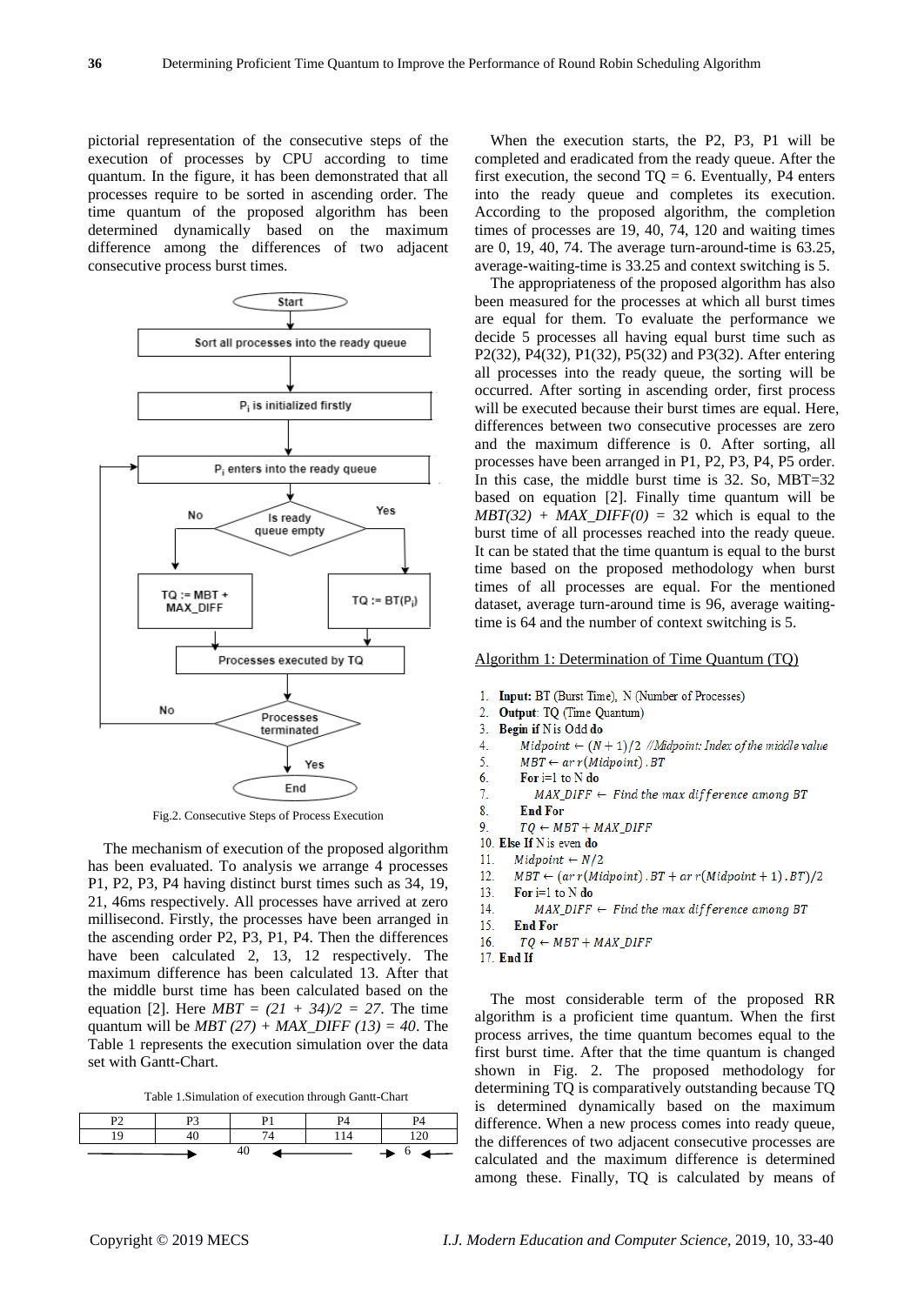addition between Middle Burst Time and Maximum Difference determined in Algorithm-1.

Time quantum is an extraordinary portion of time can be called time slice. CPU schedulers capture processes to execute appropriately according to the defined time quantum in multitasking system [16]. Time quantum can be two types one is fixed time quantum and another is dynamic time quantum. Time quantum is inextricably related to preemptive CPU scheduling. An efficient time quantum enhances the performance of CPU scheduling algorithms [17]. There are eye-catching variations in round robin algorithm based on the time quantum. Time quantum sometimes is determined dynamically and sometimes the time quantum is fixed.

The Algorithm-1 is the demonstration of the contribution of the proposed methodology. We have tried to determine a time quantum that is restively efficient and will be determined dynamically. The line 10 and 27 express the midpoint determined according to the number of processes. In the line 11 and 28 holds the middle burst time. Form line 12-15 and 29-32 finds the differences among all available processes into the ready queue. Then the maximum difference among these differences has been calculated in the line 16-23 and 33-40.

Finally, the special and outstanding time quantum has been calculated that controls the execution of processes by the addition of middle burst time and maximum difference among the differences of two consecutive adjacent processes.

## IV. EXPERIMENTAL SETUP AND RESULT ANALYSIS

The proposed algorithm had been developed and illustrated with a view to increasing the performance of scheduling in the field of maximum throughput, maximum CPU utilization, reducing turn-around-time (TAT), minimizing waiting-time (WAT) and contextswitching (CS). Basically, there are two types of processes such as having equal arrival time (0) or different arrival times. The proposed algorithm had been implemented with C++ along with 64bit windows10 operating system, with Intel core i7, 4GB RAM. In this experiment two data set having same arrival time and different arrival time had been used. Result has been enrolled through table and demonstrated through graph. Process execution has been shown through Gantt-Chart.

Table 2.Processes with zero arrival time (case study  $-1$ )

| Processes      | Arrival Time | <b>Burst Time</b> |
|----------------|--------------|-------------------|
| P1             |              | 105               |
| P <sub>2</sub> |              | 60                |
| P3             |              | 120               |
| P <sub>4</sub> |              |                   |
| P5             |              | ヮ                 |

Table 2. represents a data set having 5 processes P1, P2, P3, P4 and P5 having distinct burst time 105, 60, 120, 48 and 75 with zero arrival time. According to the proposed algorithm, firstly all the processes will be sorted in

ascending order. After sorting the processes will be arranged in the ready queue in an order like  $P4 \ll P2 \ll$ P5 << P1 and P3 and all these processes are ready to be executed.

Now the differences of the two adjacent consecutive processes are DIFFS  $= \{12, 15, 30, \text{ and } 15\}$ . The maximum difference among these differences is 30. So MAX DIFF  $= 30$ . The number processes is 5. The midpoint is 3. The median value among these burst time is 75. Finally, the time quantum is  $75 + 30 = 105$ . After first execution P4, P2, P5, P1 complete its execution but P3 does not complete its execution. So P3 will move at the end of the tail of the ready queue with its remaining time. The next time quantum is 15 according to the remaining time of the processes. Eventually, P3 completes its execution and is removed from the ready queue.

Table 3.Simulation through Gantt-Chart of case study -1

| P4 | D٦  | Dς         |     | D٦  | D <sub>2</sub> |  |
|----|-----|------------|-----|-----|----------------|--|
|    | 108 | 183        | 288 | 393 | 408            |  |
|    |     | $TO = 105$ |     |     |                |  |

Based on the proposed algorithm, the sequence of processes according to completion of execution is P4 >>  $P2 \gg P5 \gg P1 \gg P3$ . The completion time of these processes are 48, 108, 183, 288, 408. The average turnaround-time is 207 and average waiting-time is 114.4. According to the Gantt-Chart at Table 3, the number of context-switching is 6.

Table 4.Processes with different arrival time (case study  $-2$ )

| Processes      | Arrival Time | <b>Burst Time</b> |
|----------------|--------------|-------------------|
| P1             |              | 45                |
| P <sub>2</sub> |              |                   |
| P <sub>3</sub> |              |                   |
| P4             |              | 38                |
| <b>P5</b>      |              |                   |

Table 4 also represents another data set also having 5 processes P1, P2, P3, P4, P5 having distinct burst time 45, 90, 70, 38 and 55 and different arrival time. Here, P1 process arrives first in the ready queue and the time quantum is 45. After that P1 completes its execution. On that moment, all processes arrive into the ready queue. According to the proposed algorithm, the processes will be sorted in a sequence like that  $P4 \ll P5 \ll P3 \ll P2$ and they are ready to be executed. Now the differences of the two adjacent consecutive processes are *DIFFS* = {17, 15 and 20}.

The maximum difference among these differences is 20. So MAX\_DIFF = 20. The number of processes is 4. The midpoint is 2th and 3rd processes. The median value among these burst time is  $(55 + 70)/2 = 62$ . So the MBT  $= 62$ . Here, the second time quantum is  $(62 + 20) = 82$ . After this execution P4, P5, P3 complete its execution but P2 does not complete its execution. So P2 will move at the end of the tail of the ready queue with its remaining time. The next time quantum is 8 according to the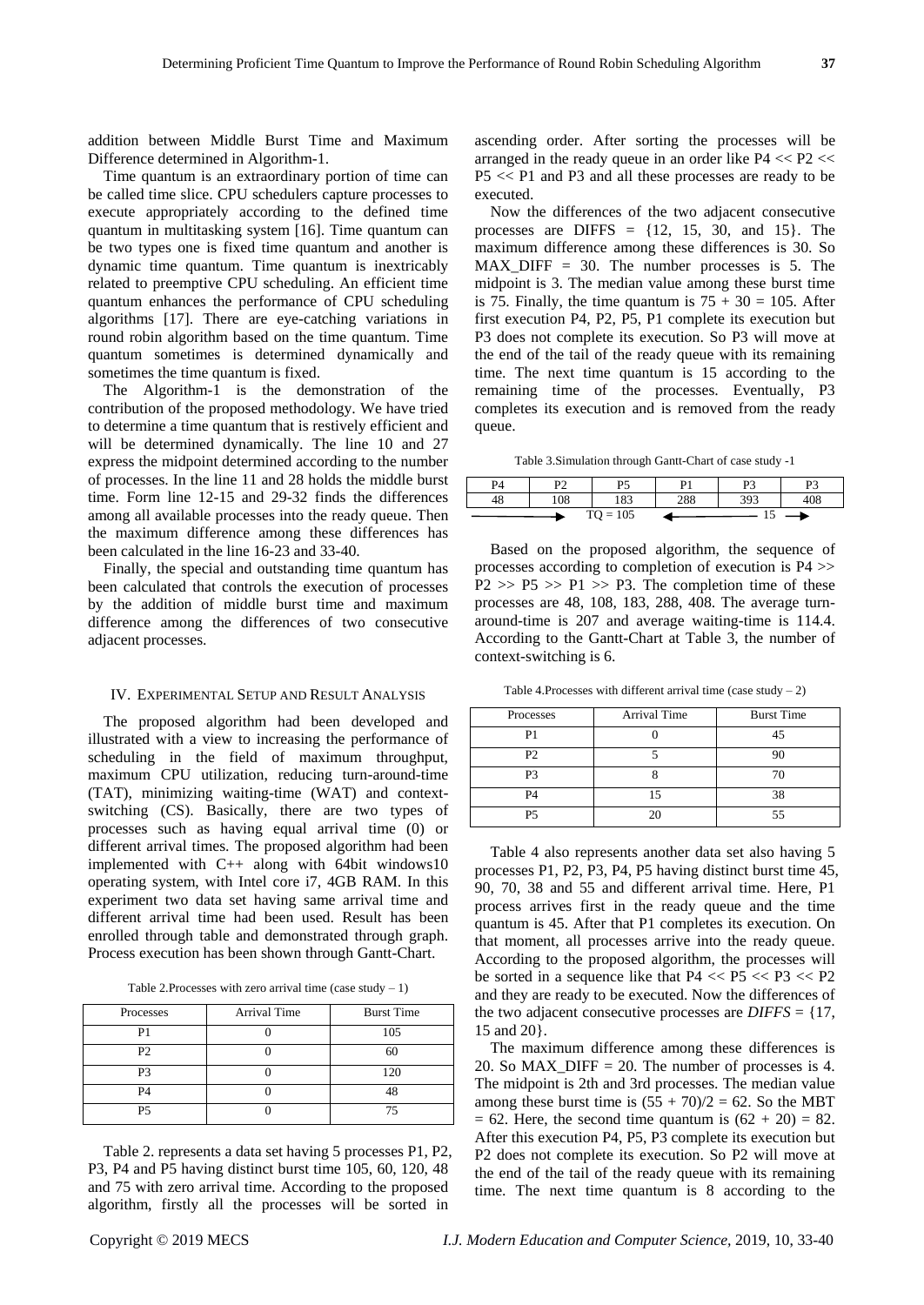remaining time of the processes and P2 completes its execution and is removed from the ready queue.

| D <sub>1</sub> | DЛ       | ne          |                | D٨<br>- -         |     |
|----------------|----------|-------------|----------------|-------------------|-----|
| ≖              | ວາ<br>ບຸ | 20<br>1 J U | 208            | 300<br><u>JUU</u> | 308 |
| 4<br>tJ        |          |             | $\Omega$<br>o∠ |                   |     |

Based on the proposed algorithm, the sequence of processes according to completion of execution is P1 >>  $P4 \gg P5 \gg P3 \gg P2$ . The completion time of these processes are 45, 68, 118, 200, 303. The average turnaround-time is 146.8 and average waiting-time is 87.2. According to the Gantt-Chart at Table 5, the number of context-switching is 6.

To evaluate the performance of the proposed algorithm, an experiment was conducted with two different data sets having zero arrival time and distinct arrival time by comparing some other existing proposed round robin algorithm. The datasets were selected from existing literature [16] to avoid biasness of the experiment. Each dataset contains 5 processes with different burst times.

The proposed algorithm is comparatively excellent even if the number of processes is increased. Here 25 as time quantum is determined to analysis general RR. Only these processes are considered which are CPU bound. 5 distinct processes have been considered for every case. Arrival Time (AT) and Burst Time (BT) are known before execution. Ajit Singh et al. [10] have introduced a RR algorithm in which the TQ becomes double. We have considered it R.R-10 because it has been referred at 10th place in the reference section.

Table 6. Processes with zero arrival time (Data set-1)

| Processes      | Arrival Time | <b>Burst Time</b> |
|----------------|--------------|-------------------|
| P1             |              | 105               |
| P <sub>2</sub> |              | 85                |
| P <sub>3</sub> |              | 55                |
| P4             |              |                   |
| P5             |              | 35                |

There is a comparison table over the above Table 6 mentioned dataset-1. The comparison occurs on the proposed algorithm against general round robin (RR), DQRRR [9], IRRVQ [4], SARR [18], R.R – 10 [10], MRR [6], DABRR [16]. The comparative terms are Context-Switching (CS) represented in the third row, average Waiting-Time (WAT) presented in forth row and average Turn-Around-Time (TAT) demonstrated in fifth row in the Table 7.

Table 7. Comparison on proposed algorithm (PRR) against RR, DQRRR, IRRVQ, SARR, R.R-10, MRR, DABRR for dataset-1

| Alg        | RR    | <b>DORRR</b> | <b>IRRVO</b>            | <b>SARR</b> | $R.R - 10$     | <b>MRR</b>    | <b>DABRR</b> | <b>PRR</b> |
|------------|-------|--------------|-------------------------|-------------|----------------|---------------|--------------|------------|
| TQ         | 25    | 55, 40, 10   | 35, 8,<br>12, 30,<br>20 | 50, 40, 10  | 25, 50,<br>100 | 70, 25,<br>25 | 64, 31, 10   | 85, 20     |
| <b>CS</b>  | 16    |              | 15                      |             | 12             |               |              |            |
| <b>WAT</b> | 209.4 | 144.8        | 142                     | 185.8       | 224.8          | 106.8         | 105.6        | 92.8       |
| <b>TAT</b> | 274   | 209.4        | 206.6                   | 250.4       | 289.4          | 171.4         | 170.2        | 157.4      |

Table 8.Processes with different arrival time (Data set-2)

| Processes      | Arrival Time | <b>Burst Time</b> |
|----------------|--------------|-------------------|
| P1             |              | 95                |
| P <sub>2</sub> |              | 75                |
| P3             |              | 60                |
| P <sub>4</sub> |              | 13                |
| P5             |              | 26                |

There is another comparison table over the above Table 8 mentioned dataset 2. The comparison occurs on the proposed algorithm against general round robin (RR), DQRRR [9], IRRVQ [4], SARR [18], R.R – 10 [10], MRR [6], DABRR [16]. The comparative terms are Context-Switching (CS) represented in the third row, average Waiting-Time (WAT) presented in forth row and average Turn-Around-Time (TAT) demonstrated in fifth row in the Table 9.

Table 9.Comparison on proposed algorithm (PRR) against RR, DQRRR, IRRVQ, SARR, R.R-10, MRR, DABRR for dataset-2

| Alg       | <b>RR</b> | <b>DORRR</b> | <b>IRRVO</b>  | <b>SARR</b> | $R.R - 10$  | <b>MRR</b> | <b>DABRR</b> | <b>PRR</b> |
|-----------|-----------|--------------|---------------|-------------|-------------|------------|--------------|------------|
|           |           |              |               |             |             |            |              |            |
| TQ        | 25        | 95, 51,      | 95, 26,       | 95, 51, 16, | 25, 50, 100 | 95, 49     | 95, 51, 16,  | 95, 68,    |
|           |           | 16, 8        | 17, 17,<br>15 | 8           |             | 25, 25     | 8            |            |
|           |           |              |               |             |             |            |              |            |
| <b>CS</b> | 14        | 8            | 11            | 8           | 9           | 8          | 8            | 6          |
|           |           |              |               |             |             |            |              |            |
| WAT       | 191       | 138.4        | 133.8         | 172.4       | 197         | 124.6      | 125          | 114.8      |
|           |           |              |               |             |             |            |              |            |
| TAT       | 250.8     | 198.2        | 193.8         | 232.2       | 256.8       | 184.4      | 184.8        | 174.6      |
|           |           |              |               |             |             |            |              |            |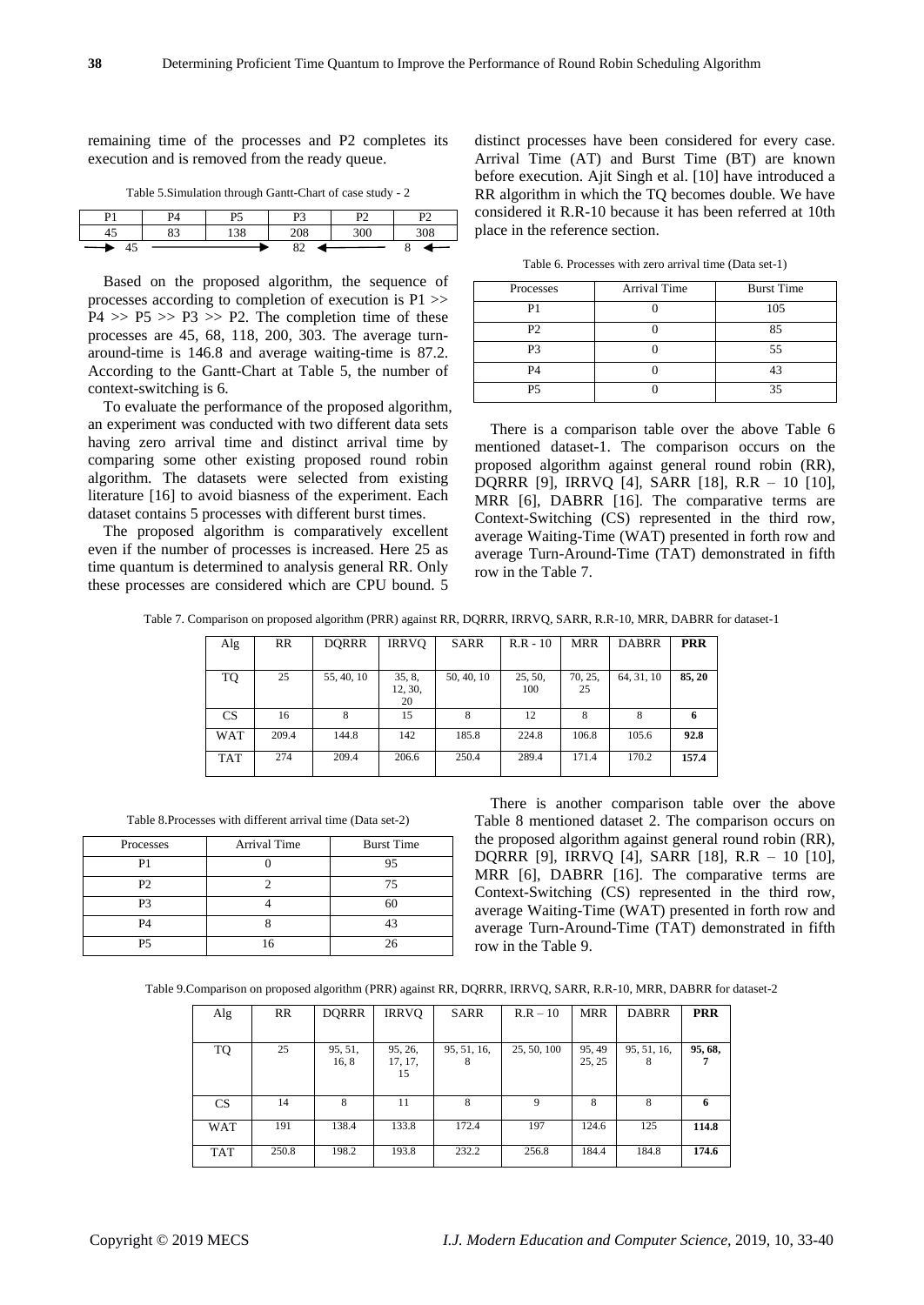Our proposed algorithm is experimentally better shown in comparison Table 7 and Table 9. If the number of data set is increased with large number of processes, the proposed algorithm will also provide outstanding result. Result and discussion section is the mirror of the proposed methodology. In this section, comparative consequences had been reveled on the fair of proposed algorithm against other Round Robin Algorithms. Proposed Algorithm that means proposed method had been applied over various data sets with a view to testing its efficiency than other algorithms. Undoubtedly excellent and desired performance had been performed by the Algorithm. By the Fig. 3 and Fig. 4 two consecutive graphical representations express the proficiency of the proposed methodology in terms of average waiting-time and average turn-around time over dataset-1 and 2.

In a concise statement, it is possible to say that the proposed algorithm is comparatively excellent and preferable in terms of decreasing turn-around time, waiting time and context-switching than other. Eventually, it is decided that the proposed algorithm is fully optimized and essential in enhancing the performance of a system regarding scheduling of CPU in the operating system. After getting inadequate experience from the proposed algorithm and result analysis it is our proposed methodology is eligible for CPU scheduling with a good conduct.





## V. CONCLUSION

CPU scheduling is a great challenge indeed to enrich and make the best and significant utilization of CPU in the operating system. The proposed algorithm and methodology is nothing but a trivial effort with a view to increasing the system performance as well as the effective use of resources. After a close attention, it is completely explicit that our proposed optimized Round Robin Algorithm Based on maximum difference between two adjacent consecutive processes is comparatively appropriate, eligible as well as better than other Round Robin Algorithms. This proposed method is concerned not only performance but also minimizing the turnaround-time, decreasing the waiting-time, increasing the number of throughput and so on. By applying and deploying our program it is possible to enhance and improve the process allocation through system appropriately. Since optimal time quantum is the most important term pertaining the increment of the proficiency in the performance of a system. The system's performance will be more efficient by determining an optimal time quantum. Our future objective is to determine an optimal time quantum with a view to enhancing the system's performance. The proposed algorithm and methodology has a limitation in terms of prioritization without causing starvation when burst times of all processes are equal. A program is a collection of processes. If burst times of all processes into the ready queue of the program are equal, first process has been executed first based on the proposed algorithm. It cannot be fair at all times. It is standard to prioritize the proposed based on the demand and requirement. Though priority scheduling algorithm had been announced in this case but it causes starvation where burst times are not equal or equal. So, it should be determined which process is highly demanded among these during execution of program and should build a demand sequence of the processes for the program. Our future work is to determine the demanded sequence of processes of the program during execution when burst times are equal into the ready queue. It will also enhance the performance of the proposed algorithm.

### **REFERENCES**

- [1] Silberschatz, Abraham, Greg Gagne, and Peter B. Galvin. Operating system concepts. Wiley, 2018.
- [2] Goel, Neetu, and R. B. Garg. "A comparative study of cpu scheduling algorithms." arXiv preprint arXiv:1307.4165 (2013).
- [3] Somani, Jayashree S., and Pooja K. Chhatwani. "Comparative study of different CPU scheduling algorithms." International Journal of Computer Science and Mobile Computing 2 (2013): 310-318.
- [4] Yadav, Rakesh Kumar, et al. "An improved round robin scheduling algorithm for CPU scheduling." International Journal on Computer Science and Engineering 2.04 (2010): 1064-1066.